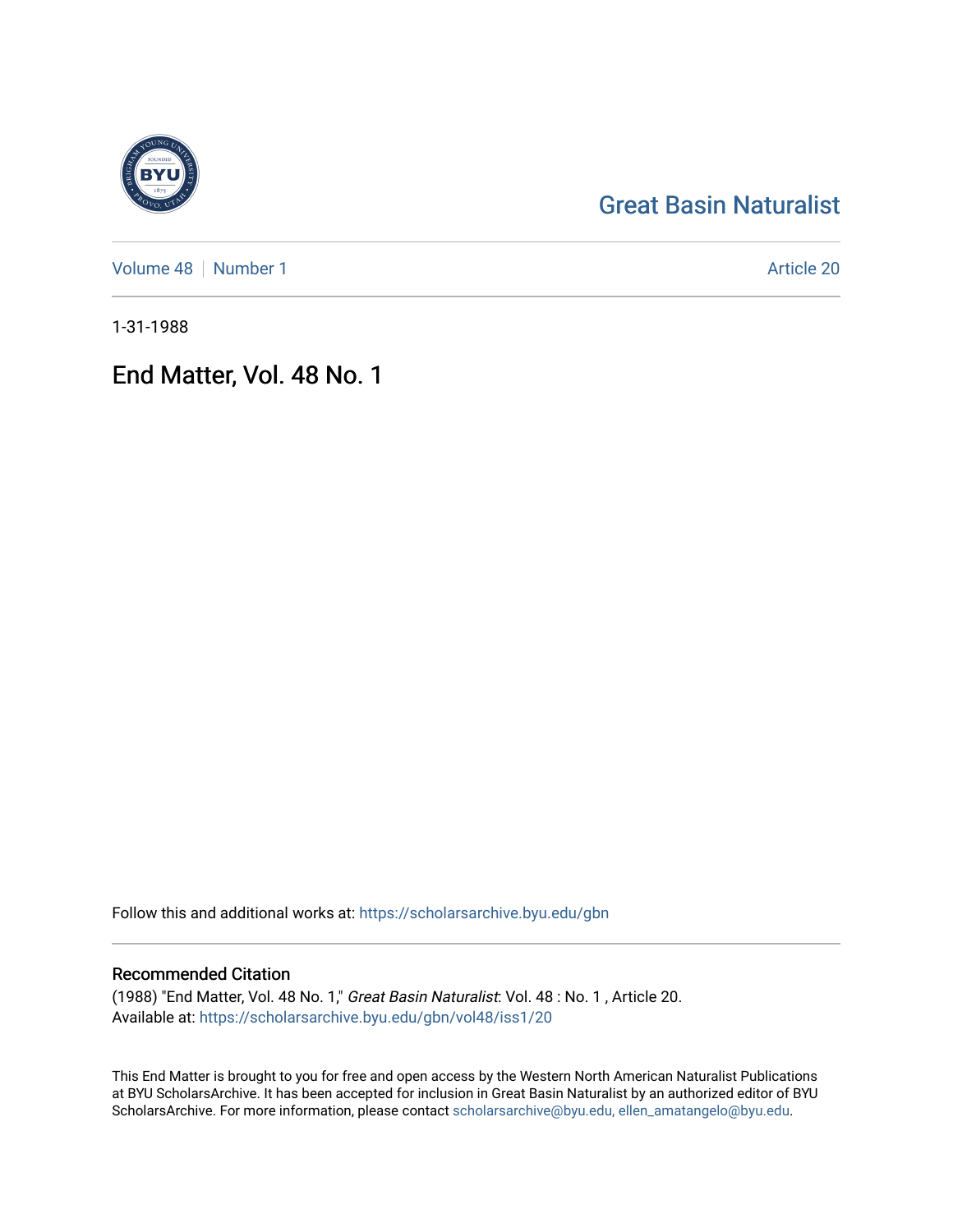#### NOTICE TO CONTRIBUTORS

Manuscripts intended for publication in the Great Basin Naturalist or Great Basin Naturalist Memoirs must meet the criteria outlined in paragraph one on the inside front cover. The manuscripts should be sent to Stephen L. Wood, Editor, Great Basin Naturalist, 290 Life Science Museum, Brigham Young University, Provo, Utah 84602. Three copies of the manuscript are required. They should be typewritten, double-spaced throughout on one side of the paper, with margins of at least one inch on all sides. Use a recent issue of either journal as a format, and the Council of Biology Editors Style Manual, Fifth Edition (AIBS 1983) in preparing the manuscript. An abstract, about 3 percent as long as the text, but not exceeding 200 words, written in accordance with Biological Abstracts guidelines, should precede the introductory paragraph of each article.

Authors may reduce their typesetting costs substantially by sending a copy of their article on a 5.25-inch floppy disk prepared with WordPerfect software in addition to three copies of the manuscript.

Illustrations and Tables. All illustrations and tables should be made with a view toward having them appear within the limits of the printed page. Glossy photoprints of illustrations should accompany the manuscript. Illustrations should be prepared for reduction by the printer to either single-column ( $2\frac{5}{8}$  inches) or double-column ( $5\frac{1}{2}$  inches) width, with the length not exceeding  $7\frac{1}{2}$  inches.

Costs Borne by Contributor. Contributors to the Great Basin Naturalist should be prepared to donate \$40 per printed page toward publication of their article. No reprints are furnished free of charge. Excessive or complex tables requiring typesetting may be charged to the author at cost. Great Basin Naturalist Memoirs costs must be borne in full by the author.

#### Reprint Schedule for the Great Basin Naturalist

100 copies, minimum cost for 2 pages, \$26. Each additional 2 pages, \$6. Each additional 100 copies, \$4 for each 2 pages. Examples: 300 copies of 10 pages  $= $82; 200$  copies of 13 pages  $= $86$ .

#### Great Basin Naturalist Memoirs

- No. <sup>1</sup> The birds of Utah. By C. L. Hayward, C. Cottam, A. M. Woodbury, H. H. Frost. \$10.
- No. 2 Intermountain biogeography: a symposium. By K. T. Harper, J. L. Reveal et al. \$15.
- The endangered species: a symposium. \$6.
- No. 4 Soil-plant-animal relationships bearing on revegetation and land reclamation in Nevada deserts. \$6.
- No. 5 Utah Lake monograph. \$8.
- No. 6 The bark and ambrosia beetles of North and Central America (Coleoptera: Scolytidae), a taxonomic monograph. \$60.
- No. 7 Biology of desert rodents. \$8.
- No. 8 The black-footed ferret. \$10.
- No. 9 A Utah flora. By Stanley L. Welsh \$40.
- No. 10 A reclassification of the genera of Scolytidae (Coleoptera). By Stephen L. Wood. \$10.
- No. <sup>11</sup> A catalog of Scolytidae and Platypodidae (Coleoptera), part 1: bibliography. By Stephen L. Wood. \$30.